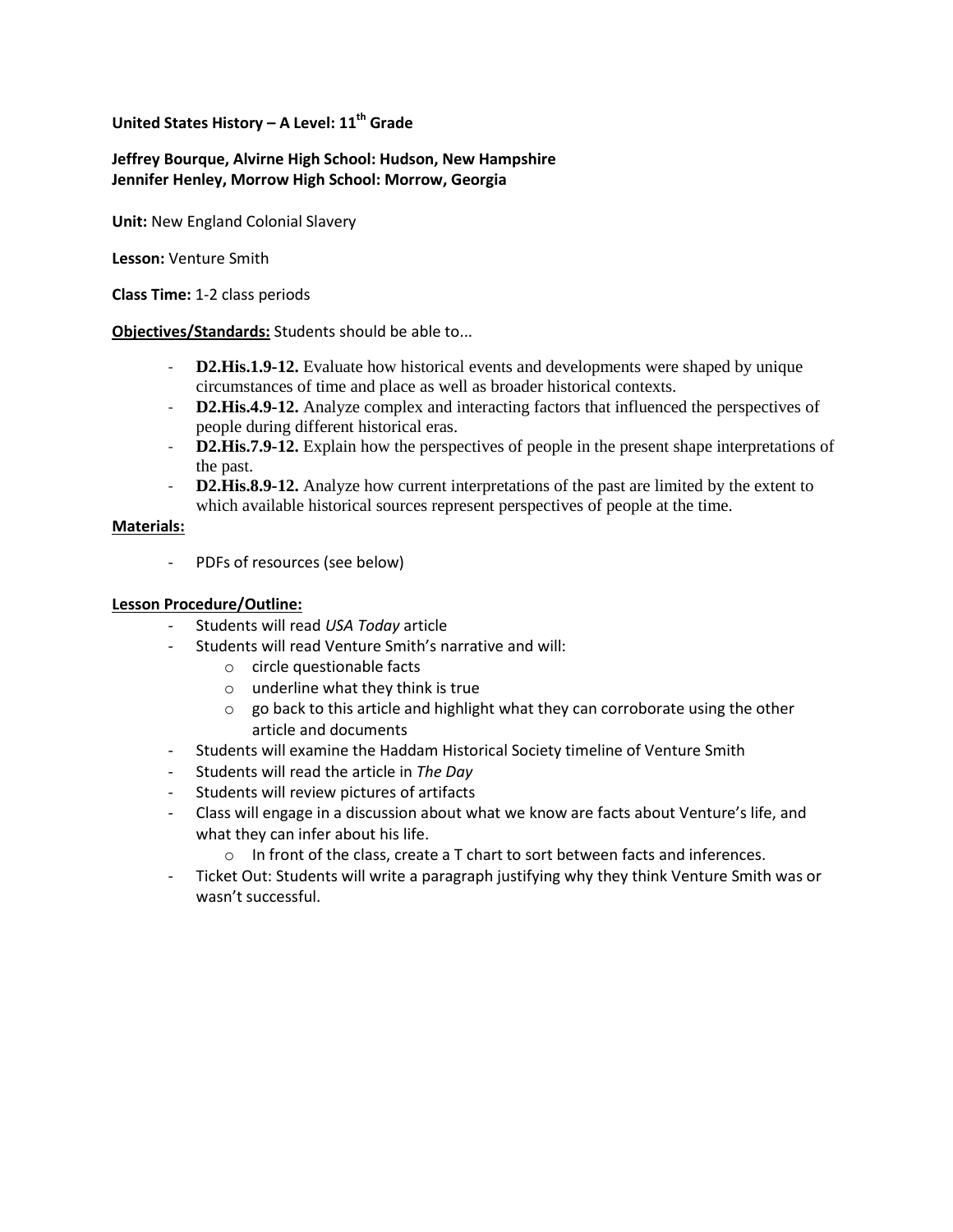| <b>Caarch</b> | (c) Conveie How do I find it? | Subscribe to paper |
|---------------|-------------------------------|--------------------|
|               |                               |                    |
| TOURL.        |                               |                    |

Nation | Inside News | v

Cars + Event tickets + Jobs + Real estate + Shop + Online degrees

# Archaeologists unearth tomb of Venture Smith, 'the black Paul Bunyan' **B-mail | Print | 1955 | E-mail Print (1944)**<br>digging up the 200-year-old graves of a slave family in hopes of<br>separating fact from fiction in the legend of "the black Paul<br>Burryan."<br>Burryan."



creasongerer org at the 200-year-old gravester or<br>edislave Venture Smith and family in East Haddam<br>rin., this week. The dig has the blessing of many<br>scendants of Smith, who believe science can lend<br>steph to win his freedom

biography describes him carrying a barrel of molasses on his shoulders for two miles and hauling hundreds of pounds of salt. Smith's story became one of the nation's first slave narratives in<br>1798 and is regarded by scholars as one of the most important<br>such works. But slave biographies — particularly those told to writers, as Smith's story was - were sometimes embellished

The dig has the blessing of more than a dozen descendants of Venture Smith who believe science can finally lend credence to<br>the tales they have heard all their lives about the fabulous feats

Standing 6-foot-1 by his own account and weighing more than

of strength that helped the lumberjack slave win his freedo

Statisting origin to your decount and weighing mot<br>300 pounds according to local lore, Smith is said to have<br>a nine-pound ax and split seven cords of wood each da

Scientists say a look at Smith's remains could indicate his helght and weight. his diet and any injuries he suffered summa life of labor. And DNA taken from him, his wife, his son and his granddaughter could help pinpoint where<br>In Africa he was born and corroborate the account of his early life there.

"It could substantiale that these are not fables, stories," said Frank Warmsley Sr., who at 85 is believed to be<br>Smith's oldest living descendent. "They're truths. He was a great man."

Historians and literary scholars say the dig represents a remarkable opportunity — one that could help yield one of<br>the most complete reconstructions of American slave life.

"Of all the early black writers, his is the only grave that we can identify. He is the only one we could try this on,"<br>said Vincent Carretta, an English professor at the University of Maryland who studies slave narratives

Moreover, scholars will have the rare advantage of being able to draw on documentary evidence, too. Unlike most<br>other slaves, who left behind no records and were buried in unmarked graves, Smith died a free man and<br>landown

"It's absolutely an extraordinarily rare opportunity to have such documentation about one man and his family," said<br>Nicholas F. Bellantoni, Connecticut's state archaeologist. "We can look at the biology and match it up wit

Family members and historians believe Smith was born in or around modern-day Ghana. Smith's owner allowed<br>him to work side jobs undi, in 1765, he bought his freedom for seventy-one pounds and two shillings, according to<br>hi wife, Meg, and their sons.

He was buried beneath a marked headstone in a small, well-kept cemetery in this riverside Connecticut town.

Archaeologists working beneath a white tent slowly began digging this week. By midweek they had gone about three feet deep, and Bellantoni said it could be next week before they locate the remains

The remains will not be exhumed. Rather, scientists will take small samples of bone, teeth and genetic material to<br>study. It will take months for genetic results to come back.

The process hit a snag Tuesday when Nancy Burlon, a disbarred Connecticut lawyer who no connection to the Smith family, challenged the dig in court. She said it was disrespectful to Smith's legacy. A judge denied her<br>request for an injunction and said digging could continue at least until she came to court Friday.

Warmsley said family members were consulted and all agreed that Smith would have wanted them to know their<br>history.

David Richardson of the Wilberforce Institute for the Study of Slavery and Emancipation, a British group helping support the dig, concu

"He wanted the world to know his story. It was a story of optimism and hope, of someone who was brought from<br>Africa as a slave but nevertheless freed himself and built a new life," Richardson said. "In a way, we're carryin

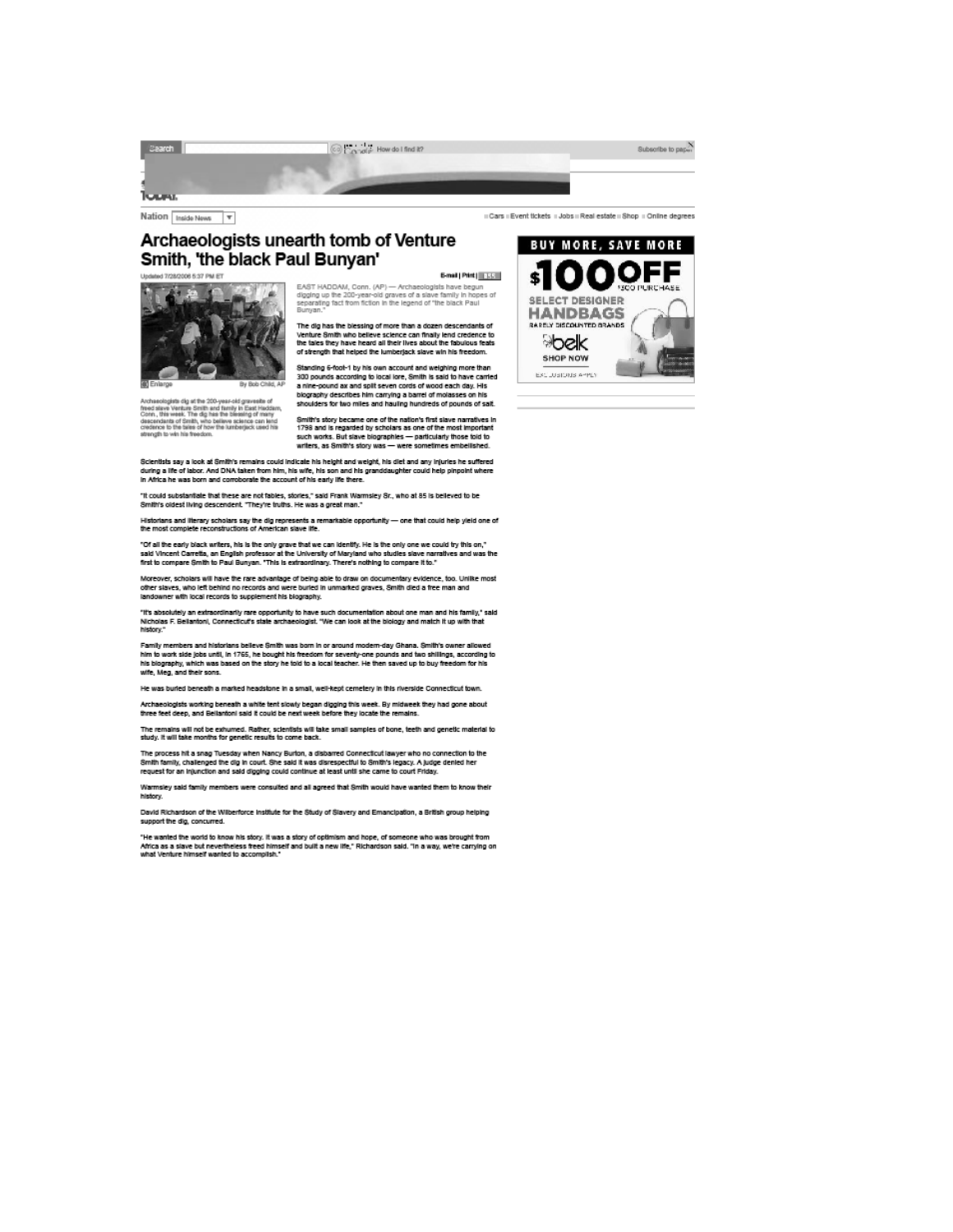PBS.org  $\vee$ Q





# **Venture Smith's narrative**

A Narrative of the Life and Adventures of Venture, A Native of Africa: But refident above fixty years in the United State of America. Related by Himself.

I was employed in cutting the aforementioned quantity of wood, I never was at the expence of fix-pence worth of fpirits. Being after this labour forty years of age, I worked at various places, and in particular on Ram-Ifland, where I purchafed Solomon and Cuff, two fons of mine, for two hundred dollars each.

I will be here remembered how much money I earned by cutting wood in four years. Befides this I had confiderable money, amounting in all to near three hundred pounds. When I had purchafed my two fons, I had then left more than one hundred pounds. After this I purchafed a negro man, for no reafon than to oblige him, and gave for him fixty pounds. But in a fhort time after he run away from me, and I thereby loft all that I gave for him, except twenty pounds which he paid me previous to his abfconding. The reft of my money I laid out in land, in addition to a farm which I owned before, and a dwelling houfe thereon. Forty four years had then completed their revolution fince my entrance into this exiftence of fervitude and misfortune. Solomon my eldeft fon, being then in his feventeenth year, and all my hope and dependence for help, I hired him out to one Charles Church, of Rhode-Ifland, for one year, on confideration of his giving him twelve pounds and an opportunity of acquiring fome learning. In the courge of the year, Church fitted out a veffel for a whaling voyage, and being in want of hands to man her, he induced my fon to go, with the promife of giving him on his return, a pair of filver buckles, befides his wages. As foon as I heard of his going to fea, I immediately fet out to go and prevent it if poffible. Đ But on my arrival at Church's, to my great grief, I could only fee the veffel my fon was in almoft out of fight going to fea. My fon died of fcurvy in this voyage, and Church has never yet paid me the leaft of his wages. In my fon, befides the lofs of his life, I loft equal to feventy-five pounds.

My other fon being but a youth, ftill lived with me. About this time I chartered a floop of about thirty tons burthen, and hired men to affift me in navigating her. I employed her moftly in the wood trade to Rhode-Ifland, and made clear of all expences above one hundred dollars with her in better than one year. I had then become fomething forehanded, and being in my forty-fourth year, I purchafed my wife Meg, and thereby prevented having another child to buy, as fhe was then pregnant. I gave forty pounds for her.

During my refidence at Long-Ifland, I raifed one year with another, ten cart loads of water-melons, and loft a great many every year befides by the thieveifhnefs of the failors. What I made by the water-melons I fold there, amounted to nearly five hundred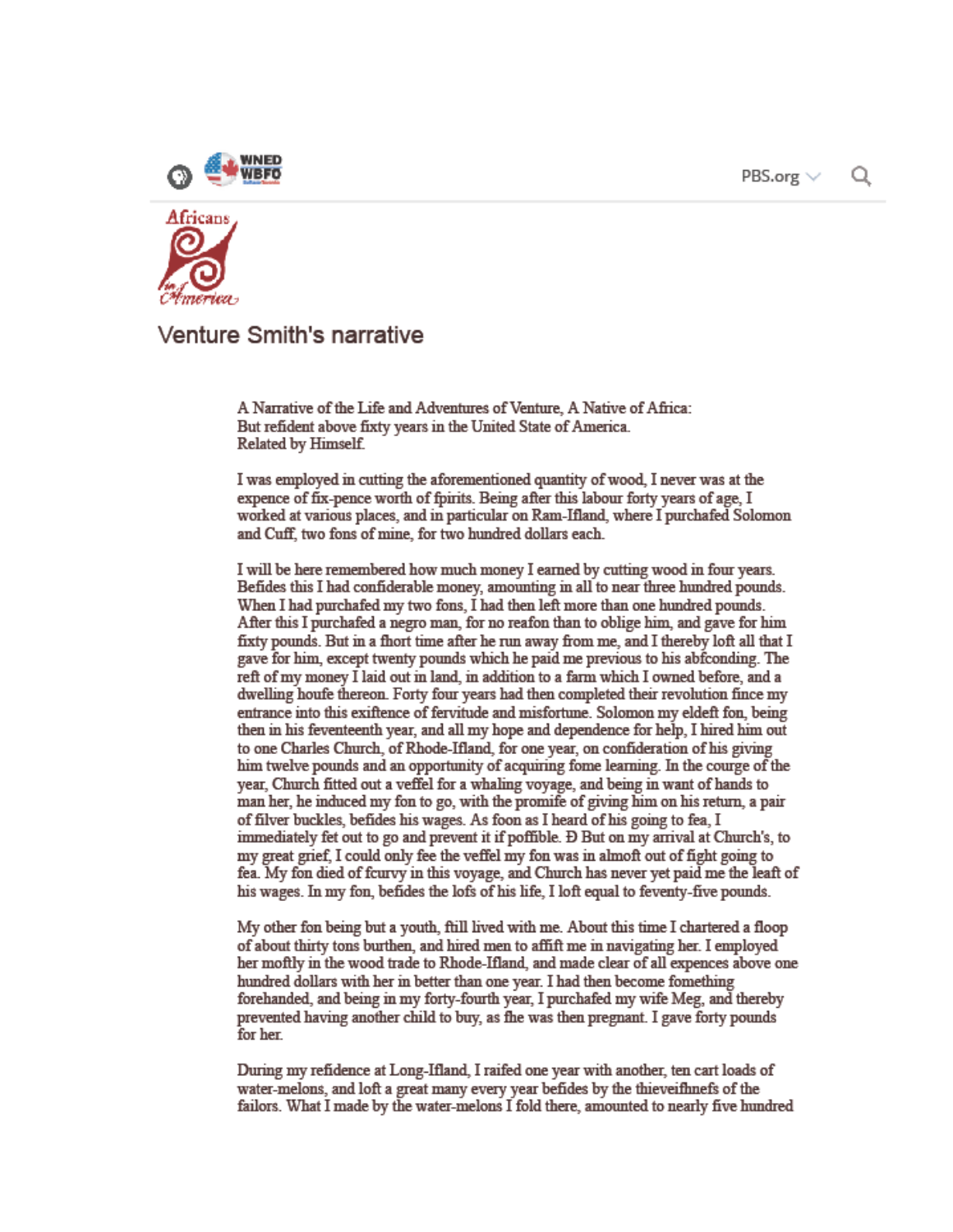

The<br>Indian

listorio<br>Society

7,0. Bax 97<br>Naddam, CT 05438 860.345.2400

Prisoner, Plassie<br>Board of Ding

### The Haddam Historical Society Preserving & promoting the history & heritage of Hadd

Pistor C Srtes<br>In Piaddaro i nankful<br>Arnold House trakany<br>Ulihaddami

#### **Venture Smith: The Man**

Who; Venture Smith was born Broteer Furro in 1729. He was the eldest son of a West African Prince and spent his early years in what

would be present-day Guinea. At age six, Broteer was captured by an enemy tribe and sold into slavery and sent to New England. Upon arrival, Broteer's first owner changed his name to Venture. For over thirty years, Venture nia num owner, must organize alled a "black Paul Bumyan" because of his impressive size. It is<br>recorded that he was 6'2", weighing 300 pounds with a 6 foot diameter waist.

#### When:

= Haddam<br>= Historical Society

- 
- + 1720 Brotser Furro, the first son of the prince of "Dukandama," is born  $\rightarrow$   $\frac{Fall}{1738}$  or early 1739 Brotser's father is killed by a raiding army and Brotser is aptured
- captured<br> $+$   $\frac{1730}{2}$  Brotesar is taken to Anomabu District on Gold Coast of West Africa (present-day<br>Ghana). There he was kept in a slave castle for an indeterminate amount of time
- 
- $\begin{array}{ll} \hbox{\tt \bf mid-1739--} \end{array}$  <br> and the carrying Venture arrives in Rhode Island. Robinson Mumford gives<br> Venture to his sister in Newport, RI to learn some English and colonial customs. Mumford's sister also teacher<br> Ven

Venture English, which improves worth as a slave. It also enables him to make connections and later

establish himself as a successful business man after he buys his freedom.

- $=$   $1740$  Venture is taken from Rhode Island to the Mumford homestead on Fishers Island
- 1734 Venture marries Meg<br>- March 1734 Venture marries Meg<br>- March 1734 Venture runs away with two other slaves but later returns voluntarily
- 
- 
- 1754 Meg gives birth to their first child, Hannah<br>- <u>end of 1754</u> Venture is separated from his wife, Meg, and sold to Thomas Stanton of Stonington, CT<br>- 1756 Their first son, Solomon, is born
- 
- 
- <u>1758</u> Town mass sour, Soundars, as social<br>■ <u>1758</u> Their mocend son, Cuff, is born<br>■ <u>1759</u> Venture is kired out by Hempstead Miner of Stonington to work for Daniel Edwards of Hartford<br>■ <u>1760</u> Venture is sold t skilli
	-
- 1762 Venture begins farming a plot of land near Stanton's Stonington farms to earn money to buy his freedom<br>- 1763 After five years of saving money from side jobs, Venture earned enough to buy his freedom from Olive
- 
- 
- 
- 
- $\begin{array}{lll} \textbf{P} & \textbf{2722} \textbf{V} \textbf{a} \textbf{a} \textbf{b} \textbf{b} \textbf{c} \textbf{b} \textbf{c} \textbf{b} \textbf{c} \textbf{c} \textbf{b} \textbf{c} \textbf{c} \textbf{c} \textbf{c} \textbf{c} \textbf{c} \textbf{c} \textbf{c} \textbf{c} \textbf{c} \textbf{c} \textbf{c} \textbf{c} \textbf{c} \textbf{c} \textbf{c} \textbf{c} \textbf{c} \textbf{c} \textbf{c} \textbf$
- 
- 
- =  $\frac{1774}{2724}$ -Nog and Venture s tanta is four and namea Solomon<br>=  $\frac{1774}{2724}$ -Venture sells his land in Stonington<br>=  $\frac{1774}{2724}$ -J773 Venture leaves Long Island for Haddam, CT<br>=  $\frac{1775}{2722}$ -Venture purch A DATENE, MY AVO and Stephan Knowlton buy 48 acres of adjoining land<br>
2778 - Venture buys Knowlton's share of the land
- 
- $\frac{1798}{1798}$  Venture dictates his narrative to Elisha Niles and is published later that year September 1802 Venture Smith dies at age 77 in Haddam Neck
- 

Source: www.Beecherhouse.org

Saint, Chandler B., and George A. Krimsky, Making<br>President The Retracelisery Life of Venture Saids

 $\text{IIBTOEN OF THE SLW1 TMD2}$ 

VENTURE ENTIRE THE NAN  $\sim$  vertices section in the case of

VENTURE SWETH



Saint, Chamlier B., and Groups A. K.<br>Steedom: The Ratmardinary Life of

A FLANKAST

**RECARDS ON THOMAS** 

Blicatett Blacker P.

**BIBLIOGRAPH** 

**LIFE & GUYSSY VENTUR**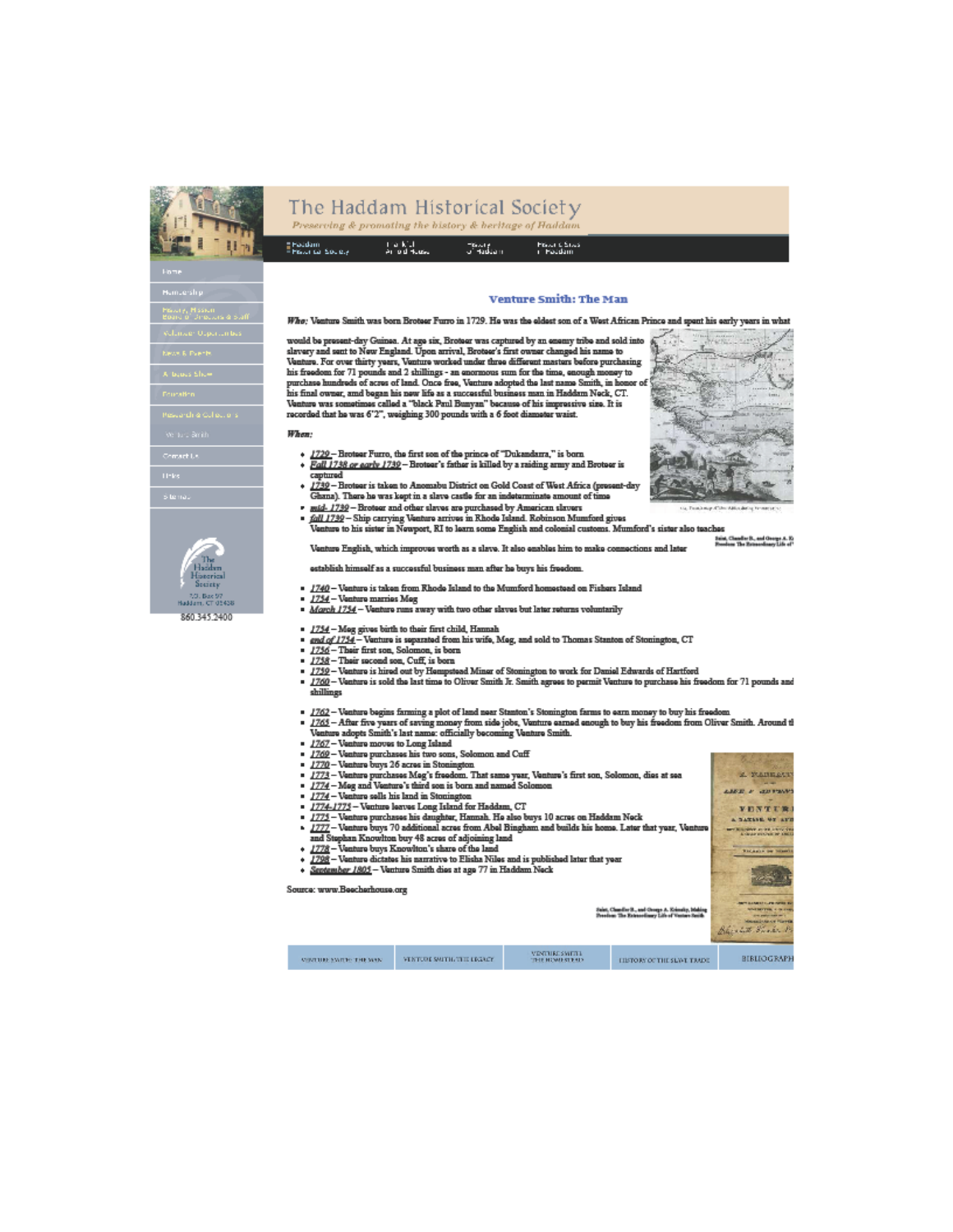#### Theday.com

## Historian at New London Maritime Society program says former slave produced landmark workPublished December 15. 2014 12:01AM | Updated December 15. 2014 1:52PM

By Judy Benson Day Staff Writer

New London - After more than a dozen years of digging through historical maps and documents, traveling as far as to Africa, and analyzing and reanalyzing the words Venture Smith chose carefully for his life story more than 200 years ago, historian Chandler Saint is making a bold pronouncement.

The 32-page autobiography of this wealthy Connecticut tradesman and farmer, first published in New London in 1798, is the first known "pure African-American literary work known to be produced in America," Saint said, supplanting the narratives of Frederick Douglass' and others.

"Once you realize that all these things that people thought were issues in the narrative weren't, you're turning around and able to say, 'this is just a great piece of literature,'" said Saint, who spoke to about 25 people at the New London Maritime Society Sunday in advance of the pending publication of "Venture Smith - Making Freedom," a book he co-authored with George Krimsky.

Saint, who began the Documenting Venture Smith project in 2004 and has been doggedly uncovering and promoting the inspiring story of the former slave-turned-businessman from the halls of Congress to elementary school classrooms, presented new findings of his recent research. The findings, he said, elevate the significance of Smith's narrative by clearing up what scholars believed were discrepancies and factual errors that had cast doubt on the authenticity and historical accuracy of the work. "It made the narrative a joke" in some circles, Saint said.

Working with other scholars, he said, he has been able to reconstruct a credible timeline of Smith's life from the narrative. This fall, he traveled to Africa with five of Smith's descendents to visit the slave castle in Anomabo, Ghana, where the boy Broteer Furro - Smith's original name – was taken after his capture. By sheer luck, Saint found a historic map in Switzerland that showed the kingdom of Ouangara, the Central African homeland Smith referred to in his book but was obliterated by Islamic invaders. "It was a lost piece of history in African and Venture has returned that part of Africa's history in his narrative," Saint said.

After establishing the place of his birth and passage, Saint set about to resolve questions raised by the narrative about two parts of his life on Long Island. Smith, who died in 1805 and is buried in East Haddam, spent his first years in this country as a slave on a plantation on Fishers Island, then was bought by a Stonington farmer, Thomas Stanton, and at one time owned his own small farm at Barn Island. After Stanton, Smith went to Capt. Oliver Smith of New London, who allowed Smith to buy his freedom. The two developed a business relationship that lasted 30 years, as Smith prospered and bought the freedom of his wife and four children and eventually settled on a 130-acre farm on the Salmon River in Haddam Neck. A portion of the site is now owned by the U.S. Fish & Wildlife Service.

Two parts of his narrative took place on Long Island, and both called the account's credibility into question, Saint said. In one section, Smith recounts an attempt to escape the Fishers Island plantation and taking a route to the Mississippi River, a location that seemed impossible given the times and subsequent events. Saint determined that a typesetter's error changed "Massepe," a river in Long Island, to "Mississippi." Near what is now the Long Island town of Massapequa was a native American village where Smith met the woman who would become his wife, Marget. "Venture is running away to hide out with a native American tribe on Long Island where he's got a real chance," Saint said.

Long Island reappears again when Saint describes how he "acquired and disposed of" a farm at a place he called Ram Island. Historians could find no place matching the description on Long Island, nor any deed for the land transfer, but Saint said the problem was that no one was reading the narrative correctly. "Acquired and disposed was not the same as bought and sold," Saint said. Saint found an area owned by the Shinnecock tribe that matches the Ram Island description, where he surmised Smith farmed under "an agreement between honorable people" that was not recorded in the official records.

The linchpin in establishing the narrative as the significant work that it is, Saint said, was in piecing together how Smith learned to read and write, and how the narrative was dictated to his children and grandchildren. He was 69 at the time, and blind. Instead of being a "black message in a white envelope," as some scholars both black and white have termed it, Saint said, the narrative is told by an African American to other African Americans, who then found a publisher and sold it. "He's old and he's dying and he wants not to be forgotten, and for his story to live on," Saint said. "Other narratives have sold well. The family is looking to make money." Smith's former homesite in Haddam Neck, Saint said, "is truly a national landmark, because that's where the narrative was produced. Connecticut can be proud."